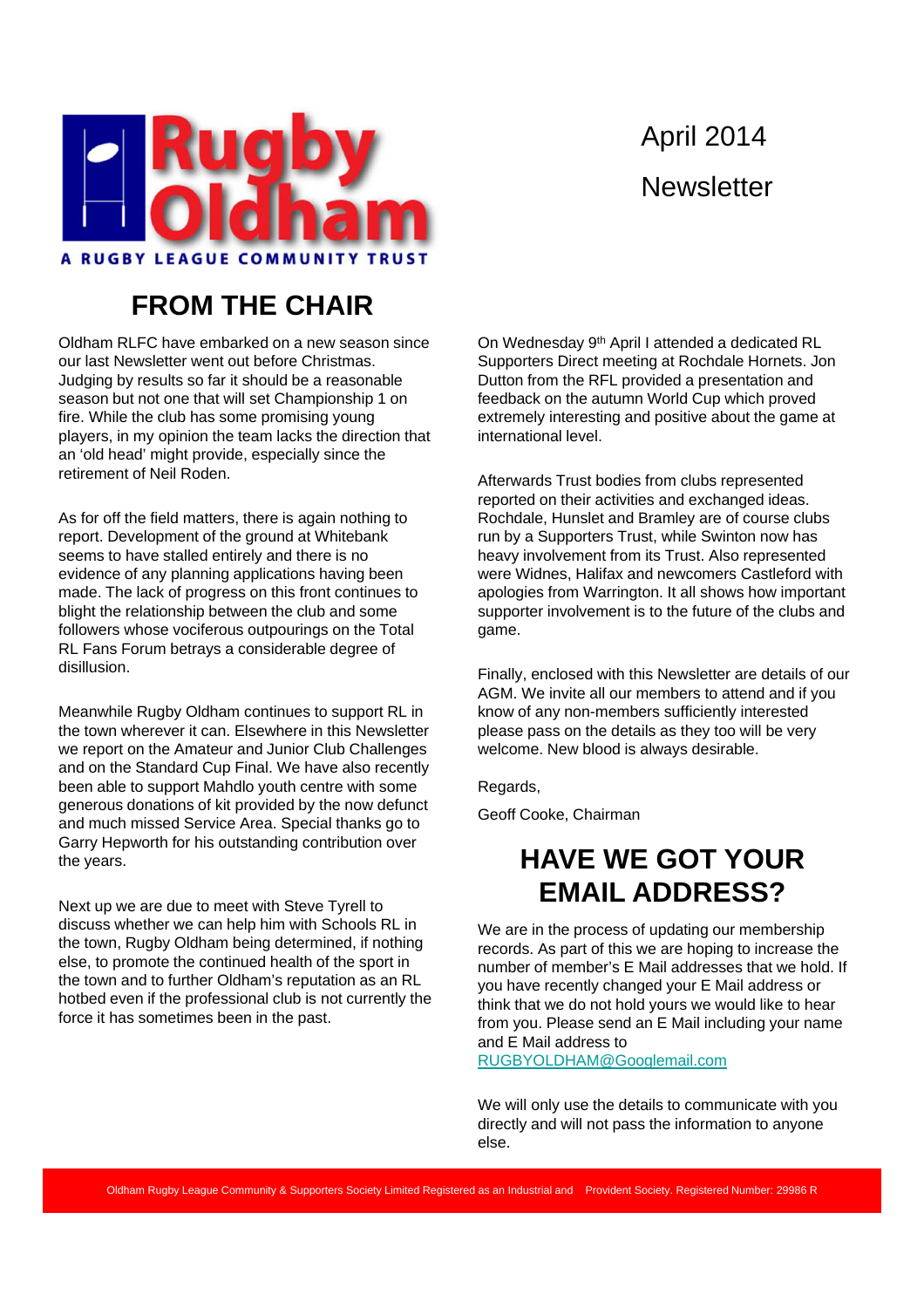#### **STANDARD CUP FINAL 2014**

Rochdale Mayfield successfully defended their 2013 crown with a good win against St. Annes. The game was played before a good crowd at Oldham RU's Manor Park and was a thoroughly entertaining contest, closely fought until Mayfield turned on the style in the last 15 minutes.

The Rugby Oldham sponsored Ben Powell trophy for the Man-of-the-Match was awarded to Joe Qnaiuci who was the Rugby Oldham/ Jos. Parr (Alco) Man of Steel whilst playing for Rochdale Cobras in 2011.

Congratulations to the Oldham Amateur League management on a well staged final.







## **RUGBY OLDHAM KIT OUT MAHDLO KIDS!**

Rugby Oldham in partnership with the officials of the former Oldham Rugby League Service Area have come up with a generous offer that will see the Mahdlo Youth Zone rugby teams able to hit the grass running.

After seeing their plight for kits, in a recent edition of the Oldham Chronicle, they have donated four complete sets which were previously used by the town team's under 12, under 13, under 14 and under 15 sides. Young people, staff and volunteers have been fundraising for kits for the many Junior Zone and Senior Zone rugby, football and basketball teams at Mahdlo with Barclays Bank proactively supporting the campaign.

All this comes at a time when Mahdlo is encouraging young people to test out their skills with the oval ball as part of the Try, Train, Team programme and starting to play inter youth club matches.

Said Mahdlo, "Brian Walker of Rugby Oldham told us that over and above the obvious health benefits of fitness and enjoyment, it's great for the game in and around the town introducing the kids to a sport which in all probability would otherwise have passed them by; let's hope that for one or two or even more of today's Mahdlo kids that the next step will be pulling either an Oldham RLFC shirt or that of one of the town's amateur clubs over their head!"



**Under the watchful eye of Junior Zone assistant Andy Lafford a section of the Mahdlo kids look forward to testing out their skills with the oval ball.**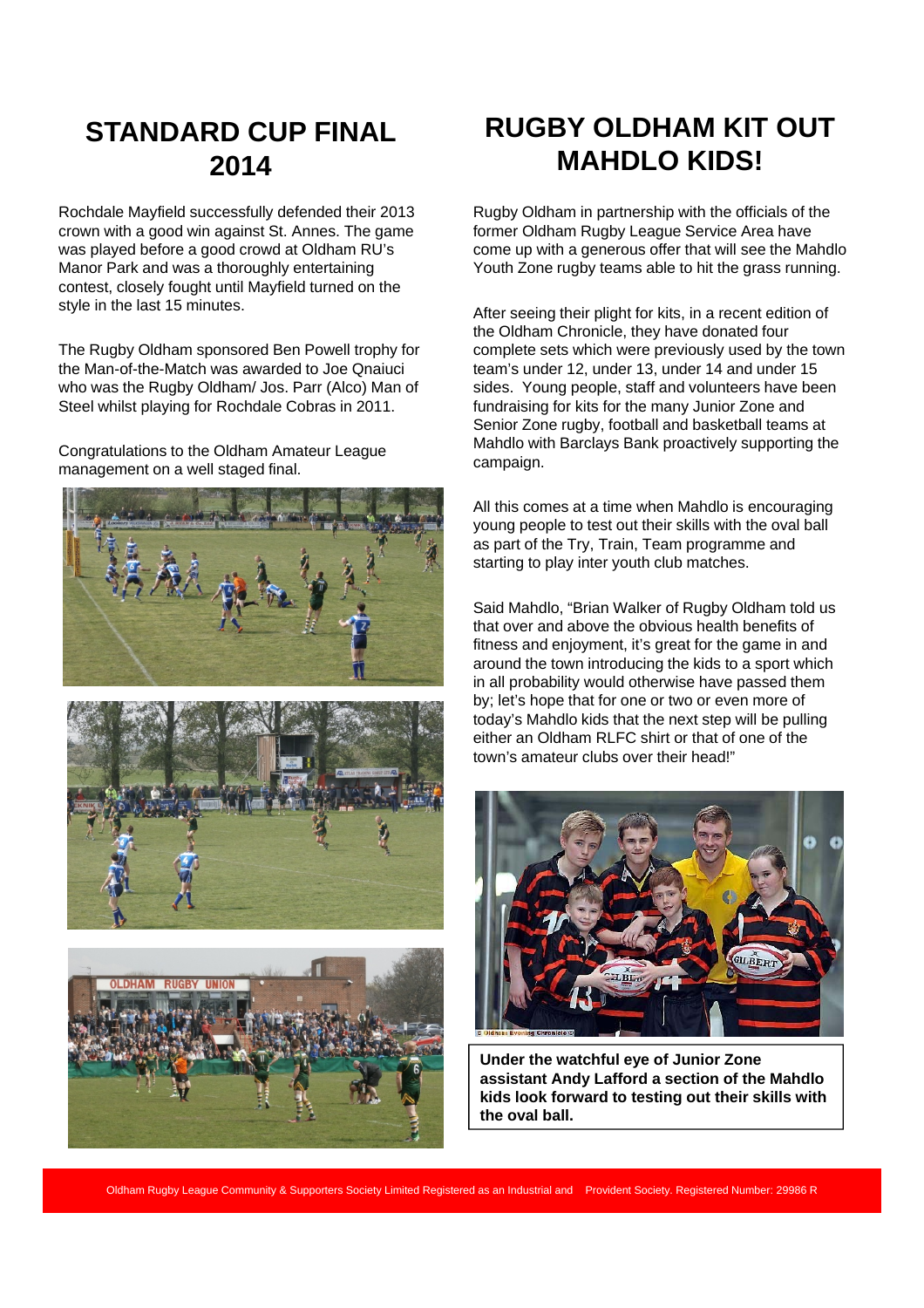### **RUGBY OLDHAM AMATEUR CLUB CHALLENGE**

| <b>Rugby Oldham Amateur Club Challenge</b> |                |                |              |                |              |            |                |            |      |  |
|--------------------------------------------|----------------|----------------|--------------|----------------|--------------|------------|----------------|------------|------|--|
| <b>Team</b>                                | P              | W              | D            | г.             | (u12)        | <b>ABP</b> | <b>DBP</b>     | <b>Tot</b> | $\%$ |  |
|                                            |                |                |              |                |              |            |                |            |      |  |
| <b>St Annes</b>                            | $\overline{7}$ | 5              | $\mathbf{1}$ | $\mathbf{1}$   | ٠            | 19         | 9              | 46         | 6.6% |  |
| <b>Saddleworth</b>                         | $\overline{7}$ | 3              | $\mathbf{1}$ | 3              | ٠            | 11         | $\overline{7}$ | 29         | 4.1% |  |
| <b>Hollinwood</b>                          | 16             | 5              | $\mathbf{1}$ | 10             | ٠            | 30         | 8              | 55         | 3.4% |  |
| <b>Higginshaw</b>                          | 8              | 3              | ٠            | 5              | ٠            | 11         | 6              | 26         | 3.3% |  |
| Waterhead                                  | $\overline{7}$ | $\overline{2}$ | ٠            | 5              | $\mathbf{1}$ | 8          | $\overline{7}$ | 22         | 3.1% |  |
| <b>Fitton Hill</b>                         | 5              | $\mathbf{1}$   | ٠            | $\overline{4}$ | ٠            | 5          | $\overline{2}$ | 10         | 2.0% |  |
| ABP = Attacking Bonus Points               |                |                |              |                |              |            |                |            |      |  |
| DBP = Defensive Bonus Points               |                |                |              |                |              |            |                |            |      |  |
| Table as at 19/04/14                       |                |                |              |                |              |            |                |            |      |  |

We are well into the season now and the pace is being set by St. Annes.

The entries for Hollinwood and Higginshaw are from their winter seasons with the latter hoping to switch to summer but encountering difficulties in hiring a coach and signing players. Hopefully these problems will shortly be overcome.

#### **THE LIFE AND TIMES OF MITCHELL AND KENYON**

**Blackburn, 1897.** Sagar Mitchell and James Kenyon make their first factory-gate and sporting-event films and embark on a film-making partnership that will change their lives forever.

**Blackburn, 1995.** In a dusty old shop two workmen make a startling discovery when they unearth a treasure trove of film reels once thought lost to the ages. One of the reels features what is though to be the first Oldham try to be captured on film in a match played against Swinton at Watersheddings in 1901.

**Daragh Carville's brand new play coming soon to the Oldham Coliseum Theatre celebrates the life and times of Lancashire icons Mitchell and Kenyon. Enjoy the spirit of the music hall in a show – no, an extravaganza! – full of songs, laughter and the original films themselves**

Show runs from Thursday 15 May through to Saturday 31 May. Box Office: 0161 624 2829 www.coliseum.org.uk

### **RUGBY OLDHAM JUNIOR CLUB CHALLENGE**

| <b>Rugby Oldham Junior Club Challenge</b> |                |                |              |                |                |                |                |            |      |  |
|-------------------------------------------|----------------|----------------|--------------|----------------|----------------|----------------|----------------|------------|------|--|
| <b>Team</b>                               | P              | W              | D            | L              | (u12)          | <b>ABP</b>     | <b>DBP</b>     | <b>Tot</b> | %    |  |
| <b>St Annes</b>                           | 6              | 3              | ٠            | 3              | 2              | 10             | 10             | 31         | 5.2% |  |
| Waterhead                                 | $\overline{7}$ | $\overline{4}$ | $\mathbf{1}$ | $\overline{2}$ | $\overline{2}$ | 8              | 9              | 33         | 4.7% |  |
| Saddlew orth                              | 3              | 1              | ٠            | $\overline{2}$ | $\mathbf{1}$   | $\overline{4}$ | $\overline{4}$ | 12         | 4.0% |  |
| ABP = Attacking Bonus Points              |                |                |              |                |                |                |                |            |      |  |
| DBP = Defensive Bonus Points              |                |                |              |                |                |                |                |            |      |  |
| Table as at 13/04/14                      |                |                |              |                |                |                |                |            |      |  |

Waterhead led the way in 2013 but the 2014 season has seen St. Annes setting the pace. It looks like being a good contest to claim the trophy this year.

# **MAN OF STEEL**

The Rugby Oldham Man of Steel competition is underway again with a £500 prize from Jos. Parr (Alco) Ltd. up for grabs. The leading contenders are Hollinwood's Pete Jackson and Andy Gorey by virtue of having played the winter season. With the summer league only 7 weeks in the early pacesetters are Chris Hough (Waterhead) and Ryan Moore and 2 times previous winner Dale Lowe (both Saddleworth) together with Kiel Lancashire of St. Annes. *Competitions administered by Geoff Cooke*